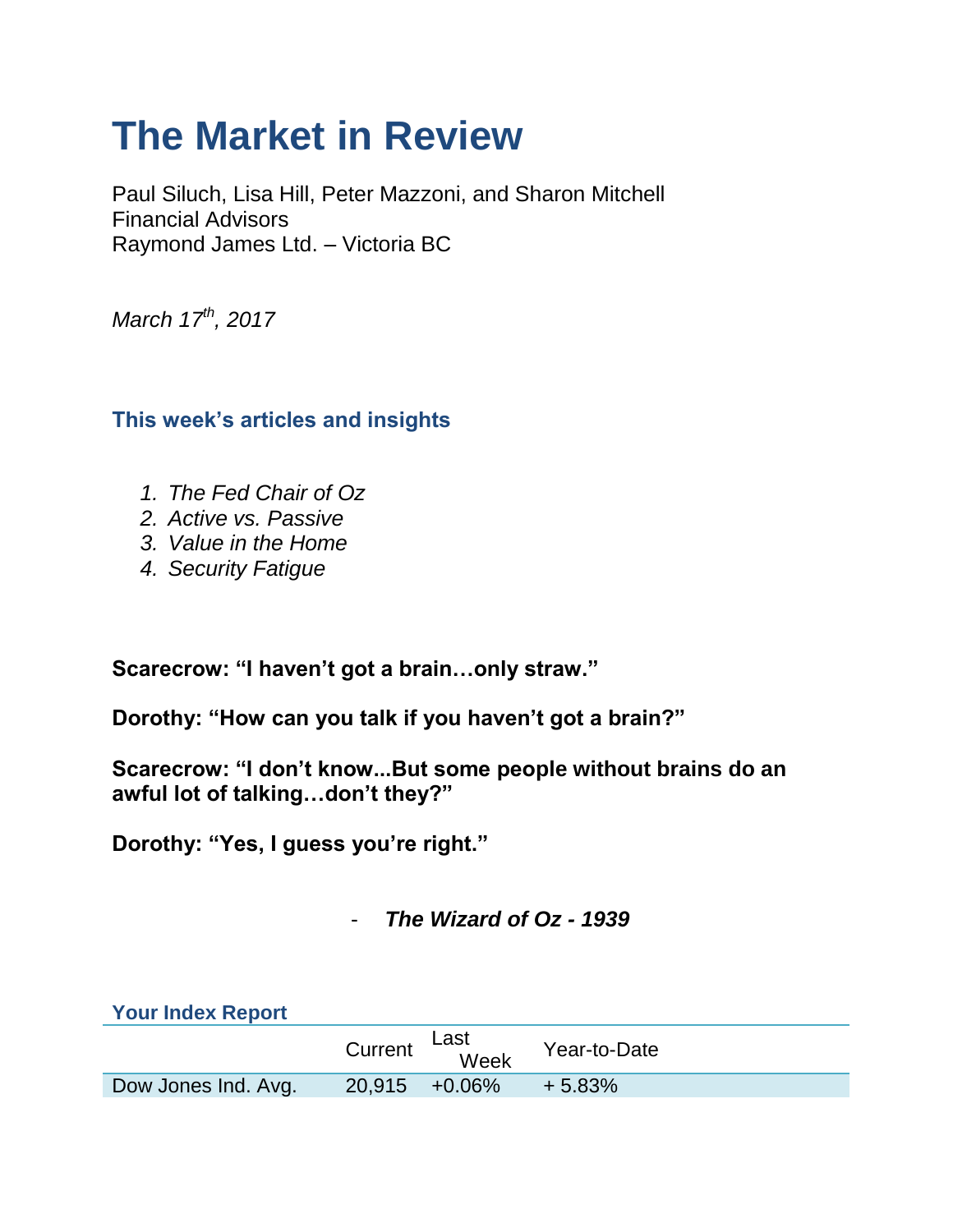| <b>S&amp;P 500</b> |                  | $2,378$ +0.23% | + 6.22% (+5.40% in \$CDN) |
|--------------------|------------------|----------------|---------------------------|
| <b>TSX</b>         | $15.490 -0.10\%$ |                | $+1.33\%$                 |

### **The Fed Chairman of Oz**

On May 17, 1900, L. Frank Baum published his children's novel "The Wonderful Wizard of Oz". It was described as the first American fairy tale because it referenced real places in the United States, like Kansas. A modest run of 10,000 books sold out quickly. Children loved the book, and its popularity was further fueled by a musical stage play. By 1956, it had sold over 3 million copies worldwide.

In 1964, Henry Littlefield examined the novel from an American cultural point of view in the *American Quarterly*. He determined that there were many financial allegories present in the story, all relating to life in America at the turn of the century. The two Wicked Witches were economic forces that suppressed the common man of the day, for example. The Wicked Witch of the West symbolized drought, a scourge that routinely devastated crops and farmers for years at a time in the west. It was fitting, then, that the Wicked Witch of the West was killed by water. The Wicked Witch of the East imprisoned her captives, which was symbolic of the way the industrial east subjugated its poor working classes in its factories and stockyards.

The story was also an allegory about the gold standard. An ounce of gold is abbreviated as "oz.", from which the story's title derives. The US dollar was bound to the price of gold and all credit flowed from the amount of gold the nation's banks held. A bank made its loans based upon the bullion in its vaults, so even if there was increased demand for money because of a buoyant economy, the bank could not lend more if it did not possess the physical gold to back the loans. Farmers, who borrowed heavily every spring for their seed and then repaid these loans at harvest time, were often the casualties of this tight credit. They favoured "bimetallism", which would add silver bullion to the banks' reserves. Silver was (and still is) more plentiful and cheaper than gold. Banks would have been able to make more loans if the dual-bullion standard were adopted.

In the original story, Dorothy wore silver slippers, not ruby ones, as she travelled the Yellow Brick Road to Oz. This was symbolic of the farmers (Dorothy) and their quest for the powerful city (Oz) to adopt silver (the slippers) in addition to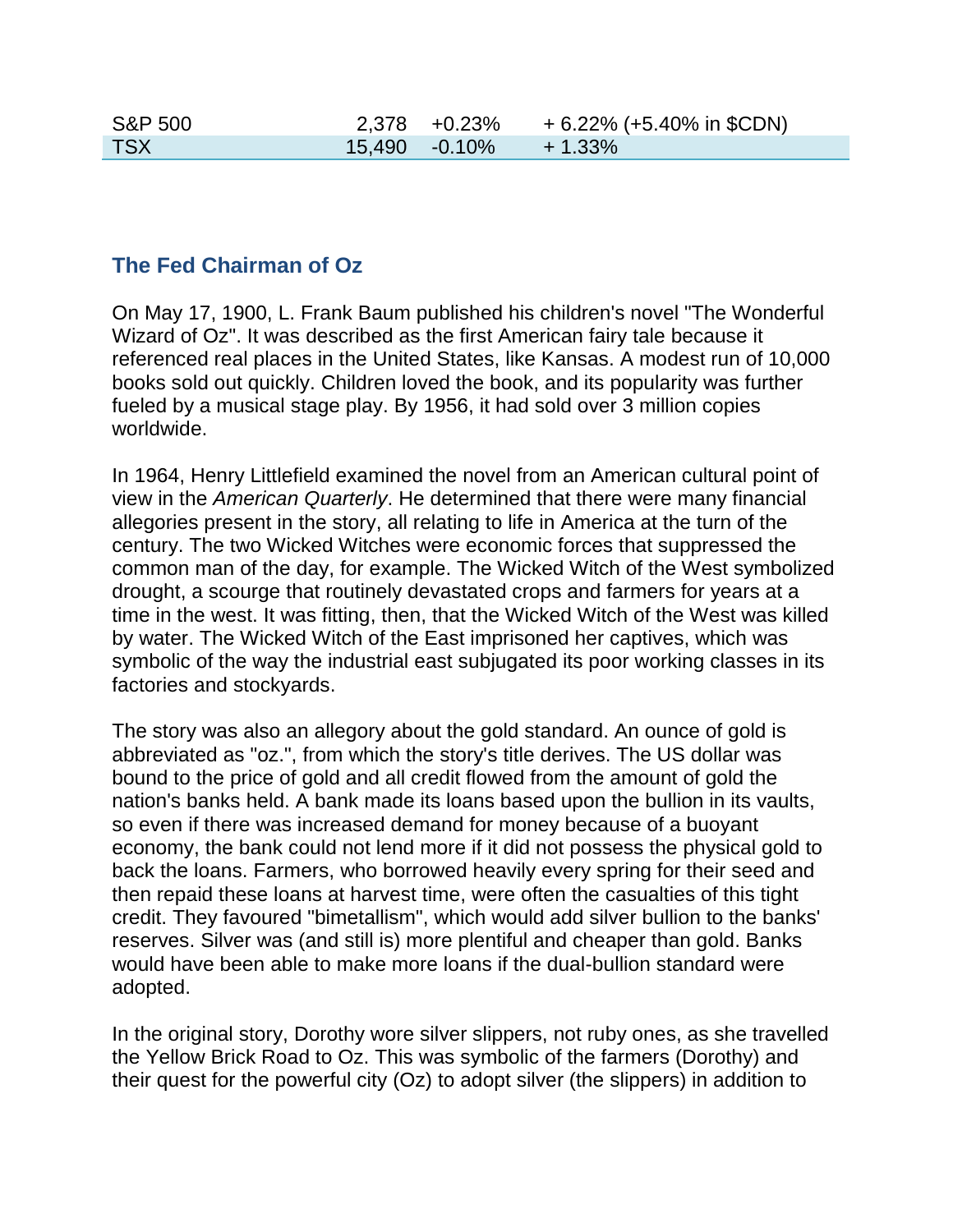gold. While bimetallism may have been accepted in the Emerald City and the world of Oz, the US stuck to its gold standard until 1971.

The Wizard of Oz himself may have been the President of the United States – a man with a powerful office but little actual power. The Great and Terrible Wizard was found to be just "a common man" who fooled everyone into thinking he was omniscient. He made promises he could not keep, like most politicians in 1900. And today, for that matter.

"*How can I help being a humbug*," the Wizard says, "*when all these people make me do things that everyone knows can't be done?"*

And speaking of powerful wizards who see and control everything, the US Federal Reserve chair, Janet Yellen, raised interest rates for just the third since the 2008 Financial Recession this week. Interest rates have been the blunt tool used to cure all ills since the 1990s, when then-Fed Chair Alan Greenspan cut rates whenever a crisis arose. And because the US dodged the Asian meltdown of 1997, the Russian default of 1998, and the Y2K bust of 2000, lower interest rates came to be seen as a panacea.

When the world seized up in 2008 and prices of everything from homes to stocks to oil plummeted, the entire world jumped on the bandwagon of lower interest rates. Some central banks, such as Japan and Europe, took things to the extreme with negative interest rates. Again, this seemed to work. Stocks, bonds, and real estate prices have been rising since 2008, thanks to this zero interest rate policy. It is a policy that is getting old and shopworn, however, even as everyone still believes that low interest rates are the magic pill for everything. Some even wonder if the persistent sluggishness of the world economy has been caused by low interest rates, rather than being cured by them.

The US Federal Reserve is attempting to "normalize" interest rates to get them back to some historic level where people are actually paid to save. But higher interest rates tend to slow an economy down, so Janet Yellen has a very fine line to walk. She has to withdraw the medication from the patient, but not so fast as to cause great pain. Her comments this week were sufficiently cautious as to assure investors that the Fed would not raise rates too fast. Bond, stocks, and gold prices rose. The US dollar declined.

In a sense, we have created our own Wizards of Oz in our central bankers. They are seen as all-powerful and capable of creating jobs, prosperity, and endless money for everyone.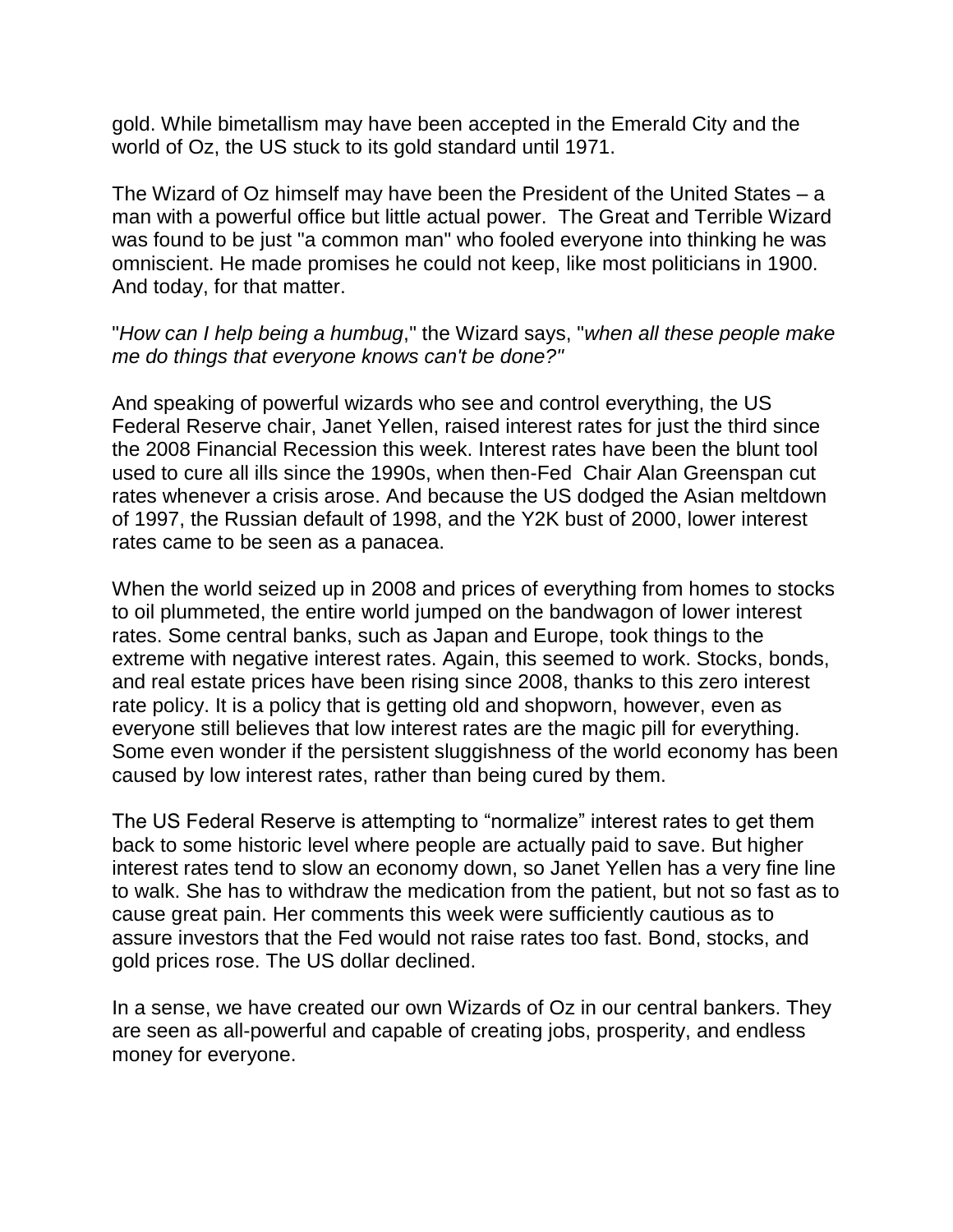Like the Wizard, does Janet Yellen secretly utter the same words to herself, each time she delivers exactly what the market demands?

*"All these people make me do things that everyone knows can't be done."*

# **Active vs. Passive**

The years 1995 to 2000 were the Tech Boom. The internet began taking off in 1995 with the widespread adoption of e-mail, followed by early cellphones and the laying of optical cable everywhere. The "dot.com bubble" finally popped in March of 2000 and many companies did not survive. Even the most successful firms, such as Microsoft (**NASDAQ MSFT**), are still below their 1999-2000 price peaks.

But not everything fell. The bank stocks had been declining since 1998 and were very out-of-favour. Same for the oil stocks, as well as the tobacco industry, which was viewed about as favourably as coal stocks are today. Investors who invested in these companies rode out the vicious bear market of 2002 quite nicely, especially those who invested in oil stocks.

The technology and telecom stocks were the recipients of the majority of money flows in the late 1990s. The public bought the trend, then added and added. I remember a client demanding to buy Cisco (**NASDAQ CSCO**) for close to \$100 in 1999 only to watch it fall to \$10 in 2002. This is what happens when one sector of the market becomes too popular. Buyers run out of money and only sellers remain.

A similar bubble is inflating today. It is impossible to know where we are in the cycle – 1996? 1999? - so it could well have years left to run. The result, though, could be similarly unprofitable for some, and profitable for others.

The trend today is what is called passive, or index investing. Indexes were originally hypothetical baskets of stocks created as a benchmark. The Dow Jones Industrial Average is an index of 30 stocks, for example. The member stocks have changed over the decades as old industries faded and new ones grew, but there are always a chosen 30 in the index. The S&P 500 is the more widely-known index in the US, and in Canada we have the S&P/TSX 60. Investment companies have created investments that mimic the index baskets, with very low management fees. Thanks to these low fees and the high quality of companies held inside the index, these baskets have done quite well. Investors do not have to do anything once they hold the basket (the individual stocks are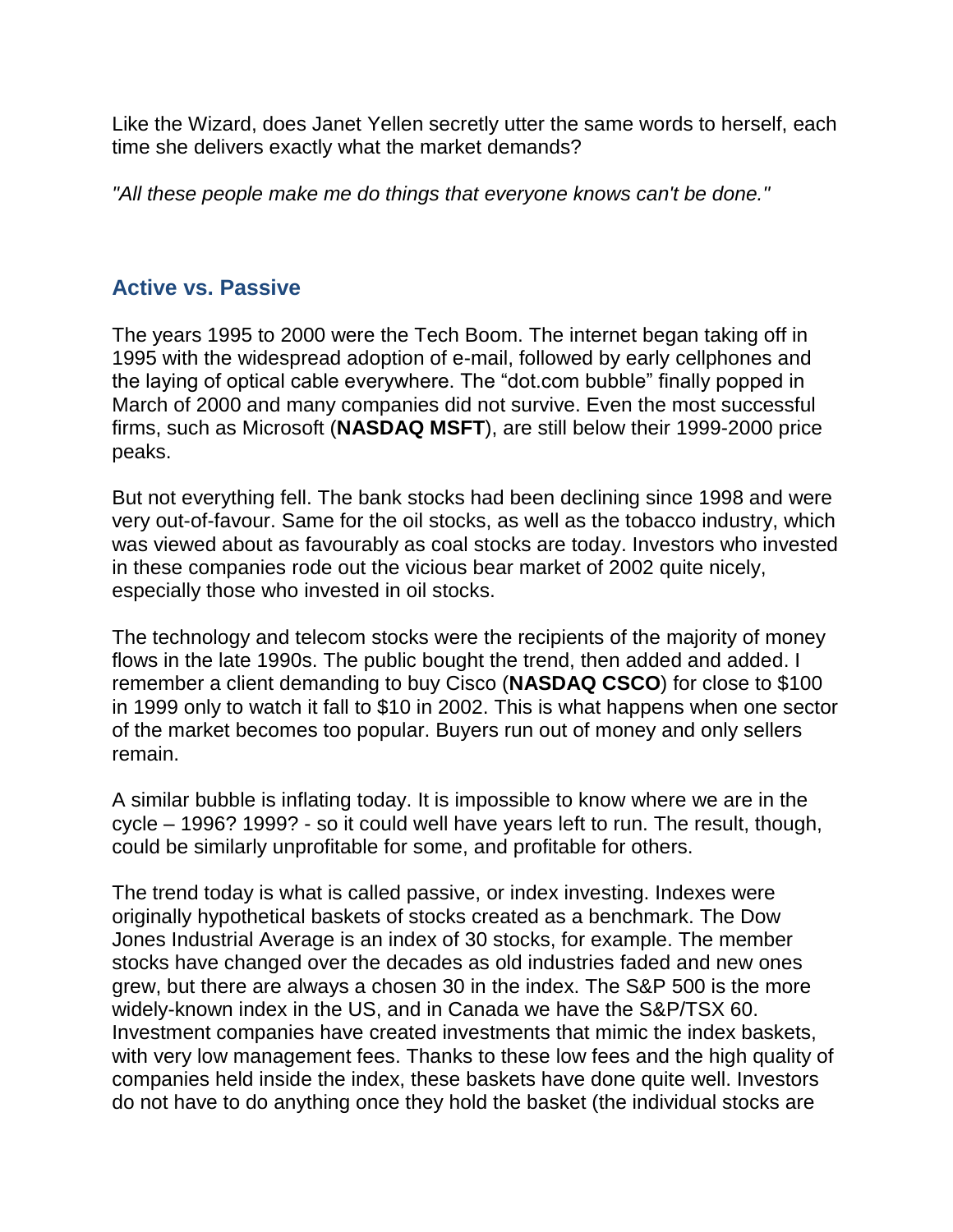changed for them when the list changes), so this is referred to as "passive investing."

What is now out-of-style is "active investing", where a trained money manager selects which stocks to buy and sell based on his or her judgment. Active investing has underperformed passive investing for a number of years now, leading to more and more money flowing into passive baskets and out of active funds.

In large part, this is due to the fee advantage low-cost index funds have over active managers. Another factor, though, is just due to money flows. A huge amount of money is now chasing the indexes, which sends them even higher. According to the Wall Street Journal, US \$429 billion was invested in index funds in 2016 while \$285 billion was removed from actively-managed mutual funds.

So where is this 1999-style bubble? The S&P 500 has 500 stocks in it. Every new dollar placed into an index fund pushes these 500 stocks up. Investors watch the performance rise and add even more money to the "chosen 500". This is just 9% of all listed stocks, however. There are over 5,300 publicly-listed stocks on US exchanges (source: Financial Post). This means we are pumping most of our money into just a handful of all available stocks and ignoring the rest.

A similar situation is happening in Canada. There are approximately 3,900 companies listed on the senior and junior Toronto Stock Exchanges (source: Canadian Living), suggesting index investors are concentrating on just 1.5% of those available.

Our conclusions?

- Index investing certainly has a place in portfolios.
- The performance edge that index funds have enjoyed for the past decade may start to wane as those few index stocks get pushed to more extreme valuations than the rest of the market.
- The focus on costs brought about by low-cost index products is bringing costs down everywhere. Active managers have sharpened their pencils, which is a good thing for investors.
- Ultimately, money chasing 9% of the market means the remaining 91% of stocks could become huge bargains. Not yet, but given current money flows, a bubble is almost inevitable.

Index investing has grown because of a widespread belief in efficient markets. However, the concentration of the indexes is making the market more inefficient than it has been in years.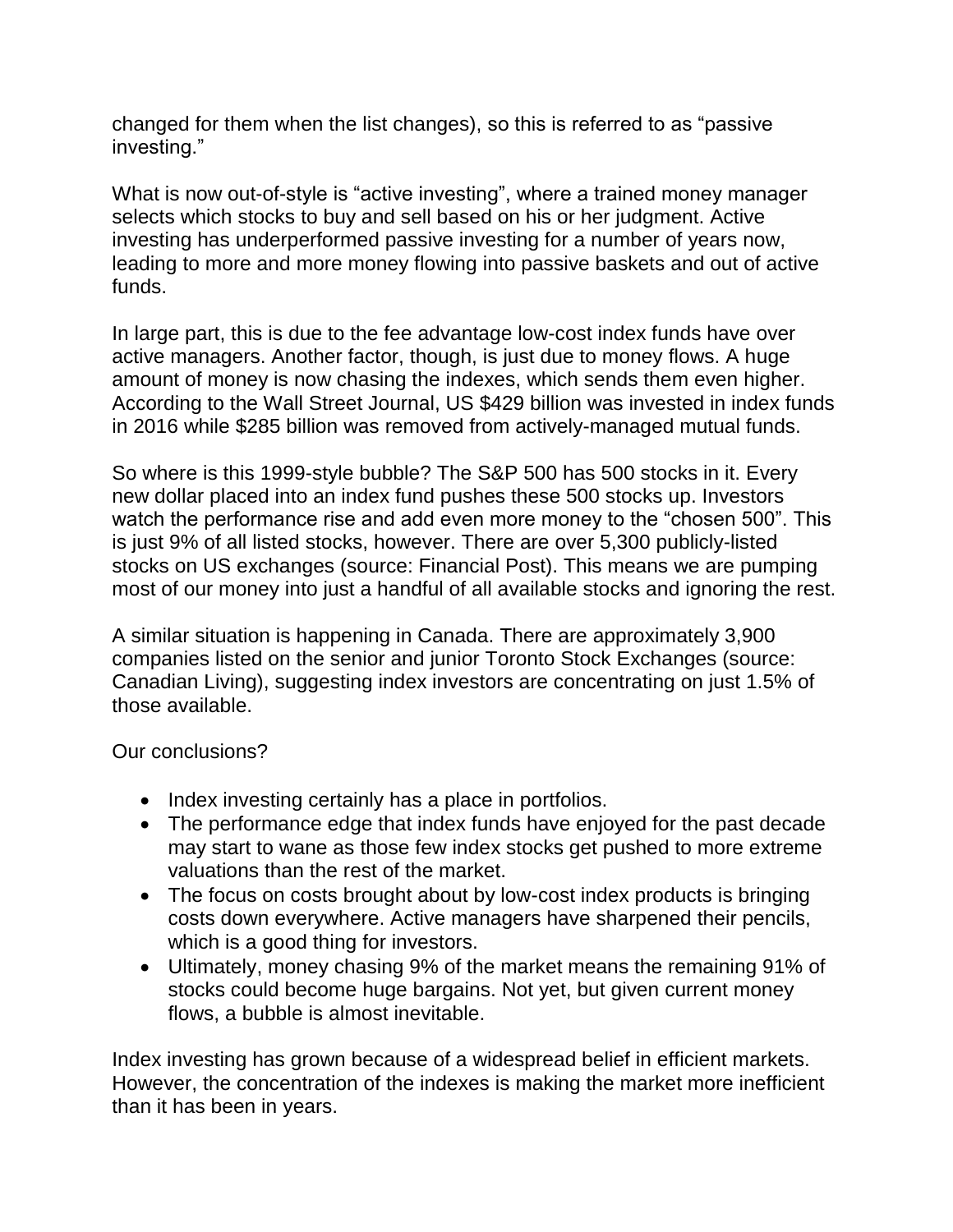Perhaps the stock picker will again, one day, outperform.

Note: On Monday, March 20<sup>th</sup>, Raymond James Financial (NYSE RJF) will be added to the S&P 500 index. From a humble start in 1962, this is a big step for us.

## **Value in the Home**

One area of the stock market where we are seeing very good value is in the US homebuilders. Yes, this is the group that led us off the cliff in 2007 with rampant overbuilding due to "liar loans" and subprime mortgages. But think about what has happened in the intervening decade since then:

- New home builds plummeted because of all the foreclosed homes that came up for sale. Why build when you could buy a house for pennies on the dollar? That supply is now gone.
- The US population in 2007 was 301 million. Today it is 323 million. Do those 22 million new people need homes? Many do.
- The Millennials have now surpassed the Baby Boomers as the largest cohort of the US population, making up 29% of the population (92 million). They have a median age of approximately 27 and are moving out of their parents' basements and starting families. The biological clock is collectively ticking.
- Those people who declared bankruptcy in 2009 had to wait seven years to clear their poor credit scores. This happened last year, meaning they are free to apply for mortgages once again.
- New home starts are finally climbing, and yet they still remain at the same level as in 1993.

Our choice for our Dividend Value portfolios is homebuilding company Pulte Homes (**NYSE PHM**). Pulte has acquired a good amount of land on which to build homes, and the company focuses on starter homes rather than high-end ones. Perfect for the new Millennial buyers.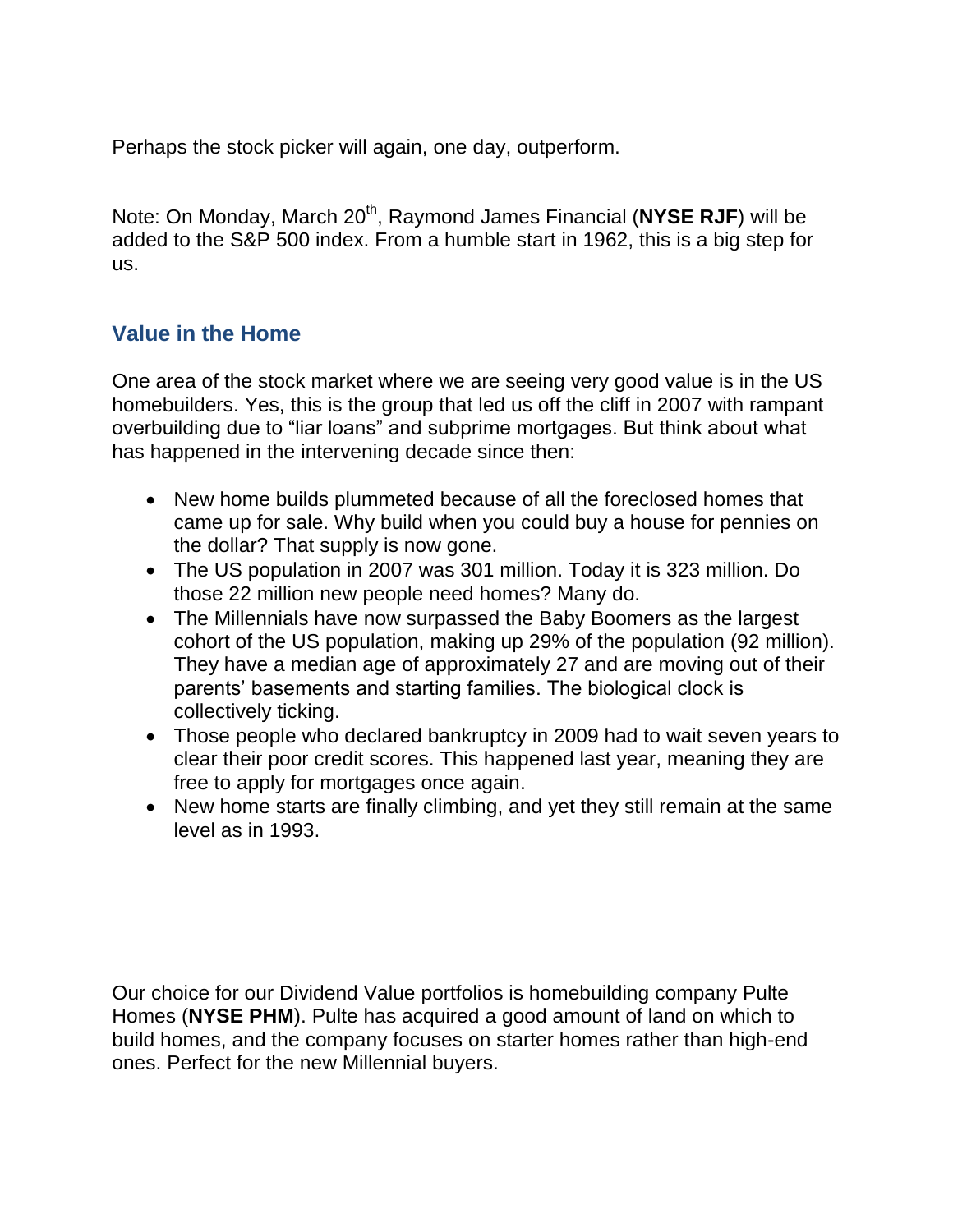Rising interest rates could hurt home sales, but they are also a good incentive to buy today and lock in the low rates.

Pulte's CEO Ryan Marshall recently said "We believe that continued favorable trends in the economy, job growth, demographics and consumer confidence can more than offset the impact of modestly higher rates, allowing the housing recovery to continue at a steady pace."

It has a modest dividend of 1.5% and at today's price of \$23.85, we see potential upside over the next few years into the mid-\$30's.

The graph below compares the share price and its intrinsic value - what analysts calculate the company to actually be worth. You can see the steep decline in both in 2007-2008.

Since 2013, the share price has been flat while earnings have climbed. The analyst community sees the shares as substantially undervalued.



*Referrals are the nicest way to grow any business. If you have friends or colleagues who could be helped by our commitment to prudent investing and world-class, personal service, we'd be delighted to hear from you and to gently follow up with them.*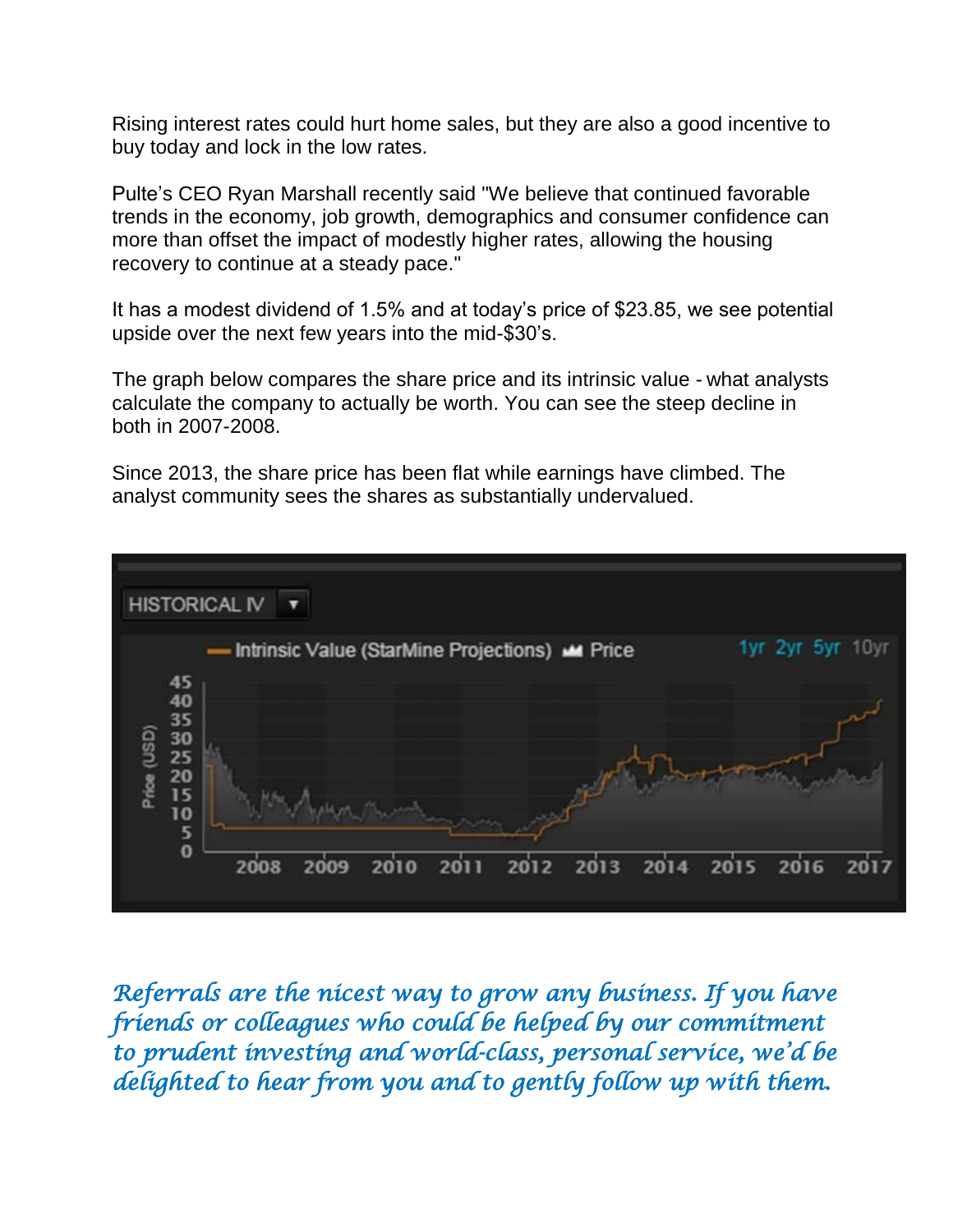# *Just call us at (250) 405-2417 and we'll take it from there. Thanks!*

# **Security Fatigue**

WikiLeaks recently spilled the beans on something called "Vault 7", a trove of documents from the CIA that detailed how they can hack devices in the home. We already knew they were capable of listening in to phone calls on smartphones, but we did not know they could hijack your voice-activated TV and microwave oven by turning them into recording devices. The coming boom in driverless cars has security companies very worried that car electronics will also be hacked, causing sudden braking or locked doors from remote locations.

A recent article from RPost on-line magazine says we may be suffering from security fatigue. This is when people collectively throw up their hands and ignore all the warnings. Security fatigue is a boon for the hackers, who prey on easy-tocrack passwords and open servers. Apparently, there are now search engines anyone can access that show what devices are on-line anywhere in the world and their default passwords. Is your new "intelligent oven" communicating to the world without your knowing it? A visit to the Shodan website just might tell you.

The good news is that leaks like this spur the good guys to fight back and plug the holes. It should also be a reminder to people to change their passwords more frequently than they do. The leaks also show that *encrypted* messaging and emails are still safe. No one has managed to crack what we say to one another when we use this protection.

Raymond James is implementing encryption in our e-mails when we send out sensitive documents, such as statements, over e-mail. It takes a bit of time to set up, but once done, it is easy to use. We are staying ahead of the bad guys, wherever possible.

Stay vigilant!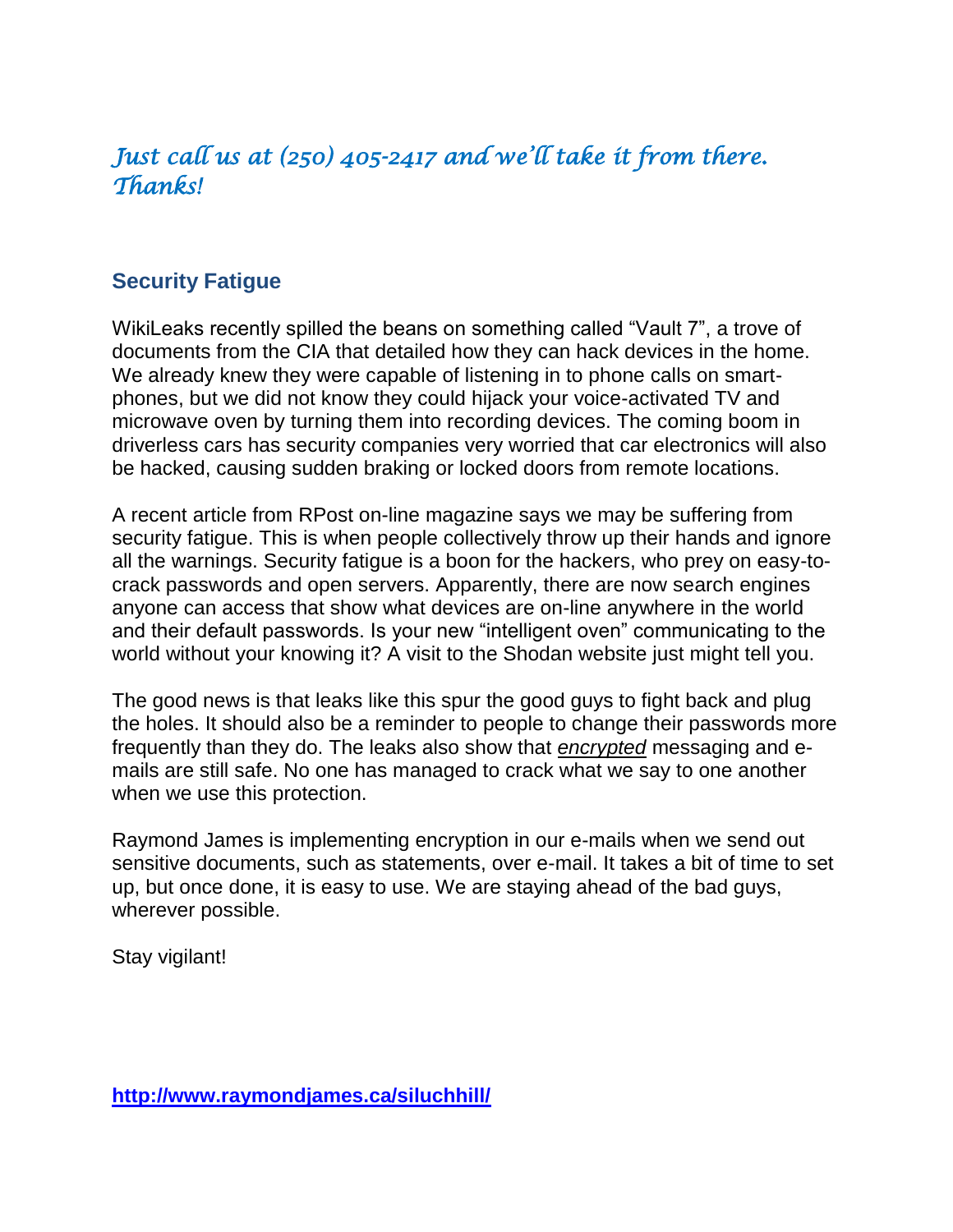We thank you for your business and your referrals and we hope you find our site user friendly and informative. We would welcome your comments.

### **How to contact us:**

[paul.siluch@raymondjames.ca](https://owa-kel.raymondjames.ca/owa/redir.aspx?SURL=z0BxOCXDlQ-Aad1f_a9igaARxm5Rd1VXE7UcmD4mZ3IZiacj7DPTCG0AYQBpAGwAdABvADoAcABhAHUAbAAuAHMAaQBsAHUAYwBoAEAAcgBhAHkAbQBvAG4AZABqAGEAbQBlAHMALgBjAGEA&URL=mailto%3apaul.siluch%40raymondjames.ca) [lisa.hill@raymondjames.ca](https://owa-kel.raymondjames.ca/owa/redir.aspx?SURL=glaBgdTdxPMFpiw4eumg-PzZXpo9vJyObrXLs1TKtIAZiacj7DPTCG0AYQBpAGwAdABvADoAbABpAHMAYQAuAGgAaQBsAGwAQAByAGEAeQBtAG8AbgBkAGoAYQBtAGUAcwAuAGMAYQA.&URL=mailto%3alisa.hill%40raymondjames.ca) [peter.mazzoni@raymondjames.ca](https://owa-kel.raymondjames.ca/owa/redir.aspx?SURL=3c7mDL9-cZxYXt7CvkOu20QVFy1WCaDQxUZ3BQE6vecZiacj7DPTCG0AYQBpAGwAdABvADoAcABlAHQAZQByAC4AbQBhAHoAegBvAG4AaQBAAHIAYQB5AG0AbwBuAGQAagBhAG0AZQBzAC4AYwBhAA..&URL=mailto%3apeter.mazzoni%40raymondjames.ca)

### (250) 405-2417

#### *Disclaimers*

*[The information contained in this newsletter was obtained from sources believed to be reliable, however, we cannot](https://owa-kel.raymondjames.ca/owa/redir.aspx?SURL=z0BxOCXDlQ-Aad1f_a9igaARxm5Rd1VXE7UcmD4mZ3IZiacj7DPTCG0AYQBpAGwAdABvADoAcABhAHUAbAAuAHMAaQBsAHUAYwBoAEAAcgBhAHkAbQBvAG4AZABqAGEAbQBlAHMALgBjAGEA&URL=mailto%3apaul.siluch%40raymondjames.ca)  represent that it is accurate or complete. [It is provided as a general source of information and should not be](https://owa-kel.raymondjames.ca/owa/redir.aspx?SURL=z0BxOCXDlQ-Aad1f_a9igaARxm5Rd1VXE7UcmD4mZ3IZiacj7DPTCG0AYQBpAGwAdABvADoAcABhAHUAbAAuAHMAaQBsAHUAYwBoAEAAcgBhAHkAbQBvAG4AZABqAGEAbQBlAHMALgBjAGEA&URL=mailto%3apaul.siluch%40raymondjames.ca)  [considered personal investment advice or solicitation to buy or sell securities.](https://owa-kel.raymondjames.ca/owa/redir.aspx?SURL=z0BxOCXDlQ-Aad1f_a9igaARxm5Rd1VXE7UcmD4mZ3IZiacj7DPTCG0AYQBpAGwAdABvADoAcABhAHUAbAAuAHMAaQBsAHUAYwBoAEAAcgBhAHkAbQBvAG4AZABqAGEAbQBlAHMALgBjAGEA&URL=mailto%3apaul.siluch%40raymondjames.ca) The views expressed are those of the [authors, Paul Siluch and Lisa Hill, and not necessarily those of Raymond James Ltd.](https://owa-kel.raymondjames.ca/owa/redir.aspx?SURL=z0BxOCXDlQ-Aad1f_a9igaARxm5Rd1VXE7UcmD4mZ3IZiacj7DPTCG0AYQBpAGwAdABvADoAcABhAHUAbAAuAHMAaQBsAHUAYwBoAEAAcgBhAHkAbQBvAG4AZABqAGEAbQBlAHMALgBjAGEA&URL=mailto%3apaul.siluch%40raymondjames.ca) Commissions, trailing [commissions, management fees and expenses all may be associated with mutual funds.](https://owa-kel.raymondjames.ca/owa/redir.aspx?SURL=z0BxOCXDlQ-Aad1f_a9igaARxm5Rd1VXE7UcmD4mZ3IZiacj7DPTCG0AYQBpAGwAdABvADoAcABhAHUAbAAuAHMAaQBsAHUAYwBoAEAAcgBhAHkAbQBvAG4AZABqAGEAbQBlAHMALgBjAGEA&URL=mailto%3apaul.siluch%40raymondjames.ca) Please read the prospectus before investing. [The indicated rates of return are the historical annual compounded total returns including changes](https://owa-kel.raymondjames.ca/owa/redir.aspx?SURL=z0BxOCXDlQ-Aad1f_a9igaARxm5Rd1VXE7UcmD4mZ3IZiacj7DPTCG0AYQBpAGwAdABvADoAcABhAHUAbAAuAHMAaQBsAHUAYwBoAEAAcgBhAHkAbQBvAG4AZABqAGEAbQBlAHMALgBjAGEA&URL=mailto%3apaul.siluch%40raymondjames.ca)  [in unit value and reinvestment of all distributions and do not take into account sales, redemption, distribution or](https://owa-kel.raymondjames.ca/owa/redir.aspx?SURL=z0BxOCXDlQ-Aad1f_a9igaARxm5Rd1VXE7UcmD4mZ3IZiacj7DPTCG0AYQBpAGwAdABvADoAcABhAHUAbAAuAHMAaQBsAHUAYwBoAEAAcgBhAHkAbQBvAG4AZABqAGEAbQBlAHMALgBjAGEA&URL=mailto%3apaul.siluch%40raymondjames.ca)  [optional charges or income taxes payable by any security holder that would have reduced returns. Mutual funds are](https://owa-kel.raymondjames.ca/owa/redir.aspx?SURL=z0BxOCXDlQ-Aad1f_a9igaARxm5Rd1VXE7UcmD4mZ3IZiacj7DPTCG0AYQBpAGwAdABvADoAcABhAHUAbAAuAHMAaQBsAHUAYwBoAEAAcgBhAHkAbQBvAG4AZABqAGEAbQBlAHMALgBjAGEA&URL=mailto%3apaul.siluch%40raymondjames.ca)  not guaranteed, their [values change frequently and past performance may not be repeated.](https://owa-kel.raymondjames.ca/owa/redir.aspx?SURL=z0BxOCXDlQ-Aad1f_a9igaARxm5Rd1VXE7UcmD4mZ3IZiacj7DPTCG0AYQBpAGwAdABvADoAcABhAHUAbAAuAHMAaQBsAHUAYwBoAEAAcgBhAHkAbQBvAG4AZABqAGEAbQBlAHMALgBjAGEA&URL=mailto%3apaul.siluch%40raymondjames.ca) This newsletter is [intended for distribution only in those jurisdictions where Raymond James Ltd. is registered as a dealer in](https://owa-kel.raymondjames.ca/owa/redir.aspx?SURL=z0BxOCXDlQ-Aad1f_a9igaARxm5Rd1VXE7UcmD4mZ3IZiacj7DPTCG0AYQBpAGwAdABvADoAcABhAHUAbAAuAHMAaQBsAHUAYwBoAEAAcgBhAHkAbQBvAG4AZABqAGEAbQBlAHMALgBjAGEA&URL=mailto%3apaul.siluch%40raymondjames.ca)  securities. [Any distribution or dissemination of this newsletter in any other jurisdiction is strictly prohibited.](https://owa-kel.raymondjames.ca/owa/redir.aspx?SURL=z0BxOCXDlQ-Aad1f_a9igaARxm5Rd1VXE7UcmD4mZ3IZiacj7DPTCG0AYQBpAGwAdABvADoAcABhAHUAbAAuAHMAaQBsAHUAYwBoAEAAcgBhAHkAbQBvAG4AZABqAGEAbQBlAHMALgBjAGEA&URL=mailto%3apaul.siluch%40raymondjames.ca) This [newsletter is not intended for nor should it be distributed to any person in the USA. Raymond James Ltd. is a member](https://owa-kel.raymondjames.ca/owa/redir.aspx?SURL=z0BxOCXDlQ-Aad1f_a9igaARxm5Rd1VXE7UcmD4mZ3IZiacj7DPTCG0AYQBpAGwAdABvADoAcABhAHUAbAAuAHMAaQBsAHUAYwBoAEAAcgBhAHkAbQBvAG4AZABqAGEAbQBlAHMALgBjAGEA&URL=mailto%3apaul.siluch%40raymondjames.ca)  [of the Canadian Investor Protection Fund.](https://owa-kel.raymondjames.ca/owa/redir.aspx?SURL=z0BxOCXDlQ-Aad1f_a9igaARxm5Rd1VXE7UcmD4mZ3IZiacj7DPTCG0AYQBpAGwAdABvADoAcABhAHUAbAAuAHMAaQBsAHUAYwBoAEAAcgBhAHkAbQBvAG4AZABqAGEAbQBlAHMALgBjAGEA&URL=mailto%3apaul.siluch%40raymondjames.ca)* 

*Raymond James [does not accept orders and/or instructions regarding your account by e-mail, voice mail, fax or any](https://owa-kel.raymondjames.ca/owa/redir.aspx?SURL=z0BxOCXDlQ-Aad1f_a9igaARxm5Rd1VXE7UcmD4mZ3IZiacj7DPTCG0AYQBpAGwAdABvADoAcABhAHUAbAAuAHMAaQBsAHUAYwBoAEAAcgBhAHkAbQBvAG4AZABqAGEAbQBlAHMALgBjAGEA&URL=mailto%3apaul.siluch%40raymondjames.ca)  alternate method. [Transactional details do not supersede normal trade confirmations or statements.](https://owa-kel.raymondjames.ca/owa/redir.aspx?SURL=z0BxOCXDlQ-Aad1f_a9igaARxm5Rd1VXE7UcmD4mZ3IZiacj7DPTCG0AYQBpAGwAdABvADoAcABhAHUAbAAuAHMAaQBsAHUAYwBoAEAAcgBhAHkAbQBvAG4AZABqAGEAbQBlAHMALgBjAGEA&URL=mailto%3apaul.siluch%40raymondjames.ca) E-mail sent [through the Internet is not secure or confidential.](https://owa-kel.raymondjames.ca/owa/redir.aspx?SURL=z0BxOCXDlQ-Aad1f_a9igaARxm5Rd1VXE7UcmD4mZ3IZiacj7DPTCG0AYQBpAGwAdABvADoAcABhAHUAbAAuAHMAaQBsAHUAYwBoAEAAcgBhAHkAbQBvAG4AZABqAGEAbQBlAHMALgBjAGEA&URL=mailto%3apaul.siluch%40raymondjames.ca) We reserve the right to monitor all e-mail.*

*[Any information provided in this e-mail has been prepared from sources believed to be reliable, but is not guaranteed](https://owa-kel.raymondjames.ca/owa/redir.aspx?SURL=z0BxOCXDlQ-Aad1f_a9igaARxm5Rd1VXE7UcmD4mZ3IZiacj7DPTCG0AYQBpAGwAdABvADoAcABhAHUAbAAuAHMAaQBsAHUAYwBoAEAAcgBhAHkAbQBvAG4AZABqAGEAbQBlAHMALgBjAGEA&URL=mailto%3apaul.siluch%40raymondjames.ca)  by Raymond James [and is not a complete summary or statement of all available](https://owa-kel.raymondjames.ca/owa/redir.aspx?SURL=z0BxOCXDlQ-Aad1f_a9igaARxm5Rd1VXE7UcmD4mZ3IZiacj7DPTCG0AYQBpAGwAdABvADoAcABhAHUAbAAuAHMAaQBsAHUAYwBoAEAAcgBhAHkAbQBvAG4AZABqAGEAbQBlAHMALgBjAGEA&URL=mailto%3apaul.siluch%40raymondjames.ca) data necessary for making an investment decision. [Any information provided is for informational purposes only and does not constitute a](https://owa-kel.raymondjames.ca/owa/redir.aspx?SURL=z0BxOCXDlQ-Aad1f_a9igaARxm5Rd1VXE7UcmD4mZ3IZiacj7DPTCG0AYQBpAGwAdABvADoAcABhAHUAbAAuAHMAaQBsAHUAYwBoAEAAcgBhAHkAbQBvAG4AZABqAGEAbQBlAHMALgBjAGEA&URL=mailto%3apaul.siluch%40raymondjames.ca)  recommendation. Raymond James [and its employees may own options, rights or warrants to purchase any of the](https://owa-kel.raymondjames.ca/owa/redir.aspx?SURL=z0BxOCXDlQ-Aad1f_a9igaARxm5Rd1VXE7UcmD4mZ3IZiacj7DPTCG0AYQBpAGwAdABvADoAcABhAHUAbAAuAHMAaQBsAHUAYwBoAEAAcgBhAHkAbQBvAG4AZABqAGEAbQBlAHMALgBjAGEA&URL=mailto%3apaul.siluch%40raymondjames.ca)  securities mentioned in e-mail. [This e-mail is intended only for the person or entity to which it is addressed and may](https://owa-kel.raymondjames.ca/owa/redir.aspx?SURL=z0BxOCXDlQ-Aad1f_a9igaARxm5Rd1VXE7UcmD4mZ3IZiacj7DPTCG0AYQBpAGwAdABvADoAcABhAHUAbAAuAHMAaQBsAHUAYwBoAEAAcgBhAHkAbQBvAG4AZABqAGEAbQBlAHMALgBjAGEA&URL=mailto%3apaul.siluch%40raymondjames.ca)  contain confidential and/or privileged material. [Any review, retransmission, dissemination or other use of, or taking of](https://owa-kel.raymondjames.ca/owa/redir.aspx?SURL=z0BxOCXDlQ-Aad1f_a9igaARxm5Rd1VXE7UcmD4mZ3IZiacj7DPTCG0AYQBpAGwAdABvADoAcABhAHUAbAAuAHMAaQBsAHUAYwBoAEAAcgBhAHkAbQBvAG4AZABqAGEAbQBlAHMALgBjAGEA&URL=mailto%3apaul.siluch%40raymondjames.ca)  [any action in reliance upon, this information by persons or entities other than the intended recipient is prohibited.](https://owa-kel.raymondjames.ca/owa/redir.aspx?SURL=z0BxOCXDlQ-Aad1f_a9igaARxm5Rd1VXE7UcmD4mZ3IZiacj7DPTCG0AYQBpAGwAdABvADoAcABhAHUAbAAuAHMAaQBsAHUAYwBoAEAAcgBhAHkAbQBvAG4AZABqAGEAbQBlAHMALgBjAGEA&URL=mailto%3apaul.siluch%40raymondjames.ca)*

*This email newsletter may provide links to other Internet sites for the convenience of users. Raymond James Ltd. is not responsible for the availability or content of these external sites, nor does Raymond James Ltd endorse, warrant or guarantee the products, services or information described or offered at these other Internet sites. Users cannot assume that the external sites will abide by the same Privacy Policy which Raymond James Ltd adheres to.*

*Commissions, trailing commissions, management fees and expenses all may be associated with mutual fund investments. Please read the prospectus before investing. There can be no assurances that the fund will be able to maintain its net asset value per security at a constant amount or that the full amount of your investment in the fund will be returned to you. Mutual funds and other securities are not insured nor guaranteed, their values change frequently and past performance may not be repeated.*

*PulteGroup Inc. - Raymond James & Associates makes a market in shares of PHM. Cisco Systems - Raymond James & Associates makes a market in shares of CSCO. Raymond James & Associates received non-investment banking securities-related compensation from CSCO within the past 12 months.*